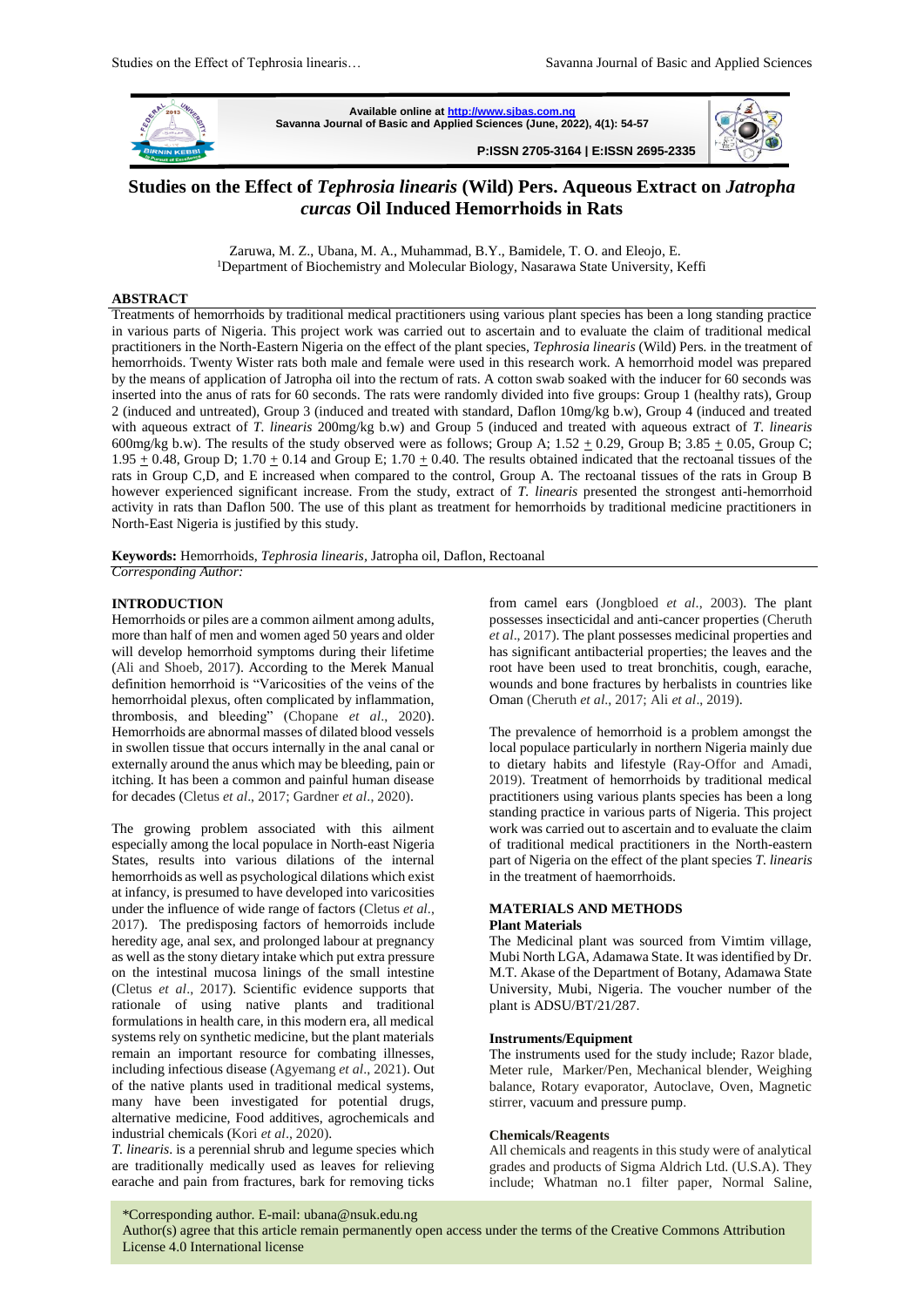extract ointment, Silver sulfadiazine (standard), Diethyl ether, Methylated Spirit produced by Triveni chemicals.

#### **Animals**

Albino rats of either sex weighing 150-200g were purchased from Vertinary Research Institute, Vom, Jos, Plateau State, Nigeria and were taken to the animal house of the Department of Biochemistry and Molecular Biology, Nasarawa State University, Keffi, Nigeria. The experimental animals were kept in standard cages and maintained under standard condition of ambient temperature of 20-25˚C with 12hrs day light cycles. The rats were provided with water and fed with standard pelletized feed *ad libitum*. Twenty rats were grouped into five with four rats in each group based on the following treatment Group A (Control), Group B (Untreated), Group C (Daflon,10mg), Group D (*T. linearis* 200mg), Group E (*T. linearis* 600mg). . The animals were handled in accordance with the guidelines and recommendations of the ethical committee on the use of laboratory animals for research.

#### **Preparation of the Plant Extract** *T. linearis*

The plant samples were chopped into small pieces and air dried at room temperature until dry. The dried samples were ground into fine powder using steal blender. Two hundred (200) gram of powdered plant material was placed in 200ml conical flask and 100ml of water was added. The mouth of the conical flask was covered with aluminum foil and kept in a reciprocating shaker for 24 h for continuous agitation at 150 rpm in order to ensure proper mixing and to dissolve in the respective solvent. Then, extract was filtered using muslin cloth followed by Whatman no. 1 filter paper. The solvent from the extract was removed by using rotary vacuum evaporator RE52 at the temperature of 50°C. Finally, the residues were collected and used for the experiment.

#### **Induction of Hemorrhoid Using** *J. curcas Oil*

Haemorrhoids were induced in the rats by the application of Jatropha oil into the anus of the rats for five days (Cletus *et al.,* 2019) with slight modifications. Hemorrhoids were induced to all the groups, except normal control group, by applying *J. curcas* oil preparation. On each of the five (5) days of induction, each rat was immobilized in a restrainer cage. The tampon of an ear cotton bud was dipped in 10ml of the above inducer cointained in 10 ml vial for 60 s. Then, it was inserted into the rectum and allowed to contact the mucosa to a depth of 2 cm for 60 s and then removed smoothly. The animals were freed from their restrainer and placed in back into their cages.

# **Experimental Design and Administration of Extract**

The rats were randomly grouped into five (5) groups of 4 rats each based on treatment plan. Group 1 Normal (not induced and untreated), Group 2 Induced and untreated, Group 3- induced treated with standard (Daflon 500mg, 10mg/kg), Group 4— Induced and treated with Exact (200mg /kg), Group 5 induced and treated with extract (600mg/kg). Before the administration of the extract, hemorrhoid was induced in the rats through the use of Jatropha oil for five (5) days. A day after the induction, all the rats were subjected to their respective treatment as designated once daily for a period of five days.

#### **Recto-anal Coefficient**

The animals were then sacrificed by an overdose of diethyl ether. The lower abdomen was opened, all of the reproductive organs removed, the rectum and the lower rectum were cut from any adhering tissue. Then a rectumanus portion measuring 2 cm was cut from each rat starting from the circular hairline on the anus epithelium using a pair of compass. The cut piece was then opened longitudinally, blotted on a piece of tissue paper and weighed immediately. The weight of tissue corresponding to 150g body weight was then calculated in mg. Similarly, the percentage ratio of the whole 2cm piece relative to the total body weight of the animal was also calculated. The percentage reductions in the weights of the rectum of the treated animals in relation to the control weights were then calculated. The Rectoanal coefficient was calculated using the Formula;

### Rectoanal coefficient =  $weight of recto-anal$  tissue (mg) Body weight (g)

# **Statistical Analysis**

The results were statistically analyzed using one way analysis of variance (ANOVA). Data were analysed using statistical package for social science (SPSS) version 23 and presented as Mean  $\pm$  SD, were SD= standard deviation. A value  $p \le 0.05$  were considered significant.

# **RESULTS AND DISCUSSION**

# **Effect of** *J. curcas* **oil on the body weights of rats**

Animals in the control group (untreated) experienced a steady increase in body weight. For the group Induced and untreated, there was significant ( $p \le 0.05$ ) reduction in the mean body weights of the animals in all the experimental groups after hemorrhoids was induced as shown in figure 1 below and after treatment with 10mg/kg b.w std drug, 200mg/kg b.w polar extract and 600mg/kg b.w polar extract, the body weights were observed to increased significantly.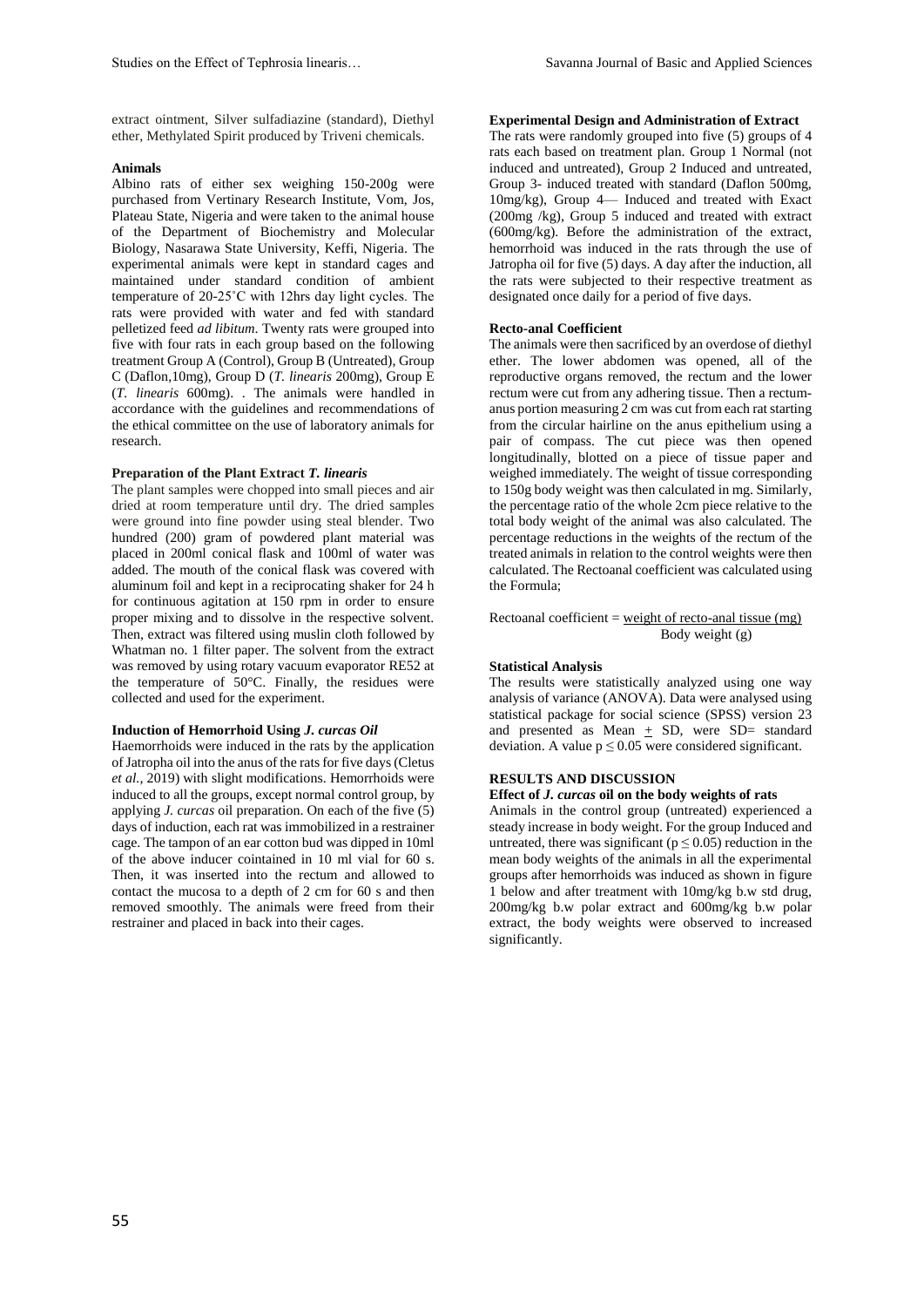

**Figure 1**: Effect of *J. curcas* oil on the body weights of rats

#### **Effect of** *T. linearis* **extract of the Recto-Anal tissue of rat**

As presented in the figure 2, the recto anal tissue of the rats induced and administered 10mg/kg b.w. std drug, 200mg/kg b,w. aqueous extract and 600mg/kg b.w.

aqueous extract shows there was no significant difference  $(p \le 0.05)$  when compared to the control group. However, the rectoanal tissue of rats induced and untreated (Group B) was observed to have significant difference  $(p < 0.05)$ when compared with that of the control group.



# **DISCUSSION**

Haemorrhoids are pathological condition characterized by severe vasodilation at the recto-anal region, leading to inflammation of the surrounding tissues (Cletus *et al*., 2017). This may lead to secondary complications such as extravasations of fluid into interstitial space mainly due to increased vascular permeability and migration of large quantity of inflammatory white blood cells (granulocytes and rnonocytes) (Sireeratawong *et al*., 2012). In this study, Jatropha oil from the seeds of *Jatropha curcas* was used to induce experimental hemorrhoids in rats, it is known that Jatropha oil causes inflammation due to the release of soluble factors involving inflammatory lipid metabolites (Soweminio *et al.*, 2007). Other factors may have combined with the previously stated factors to regulate the resident cells (mast cells, endothelial cells, macrophages) and newly recruited inflammatory cells (monocytes, lymphocytes, eosinophils and neutrophils), activating them and leading to systematic response to inflammation (Kologrivova *et al*., 2021). The fact that the oil from Jatropha causes inflammation in the rectum of rats and mortality as witnessed on the third day and fourth day of induction suggests that the oil extract is toxic in higher doses and is a potential carcinogen in cancer research (González Fernández, 2020).

Animals in Group A (control) were not induced and experienced a steady weight gain throughout the duration of the study (Figure 1). The rats in Groups B-E experienced a weight drop after the induction of hemorrhoids using Jatropha oil as shown in Table 1 after 5 days of treatment, the rats in Groups C, D, and E experienced gain in body weight that brought them close to their initial weights before the induction. On the other hand, rats in Group B experienced further loss of body weights as they were not administered any treatment. In this case, loss in body weight in the animals after induction served as a symptom of haemorrhoids due to loss of blood and severe inflammation in the recto-anal region of the